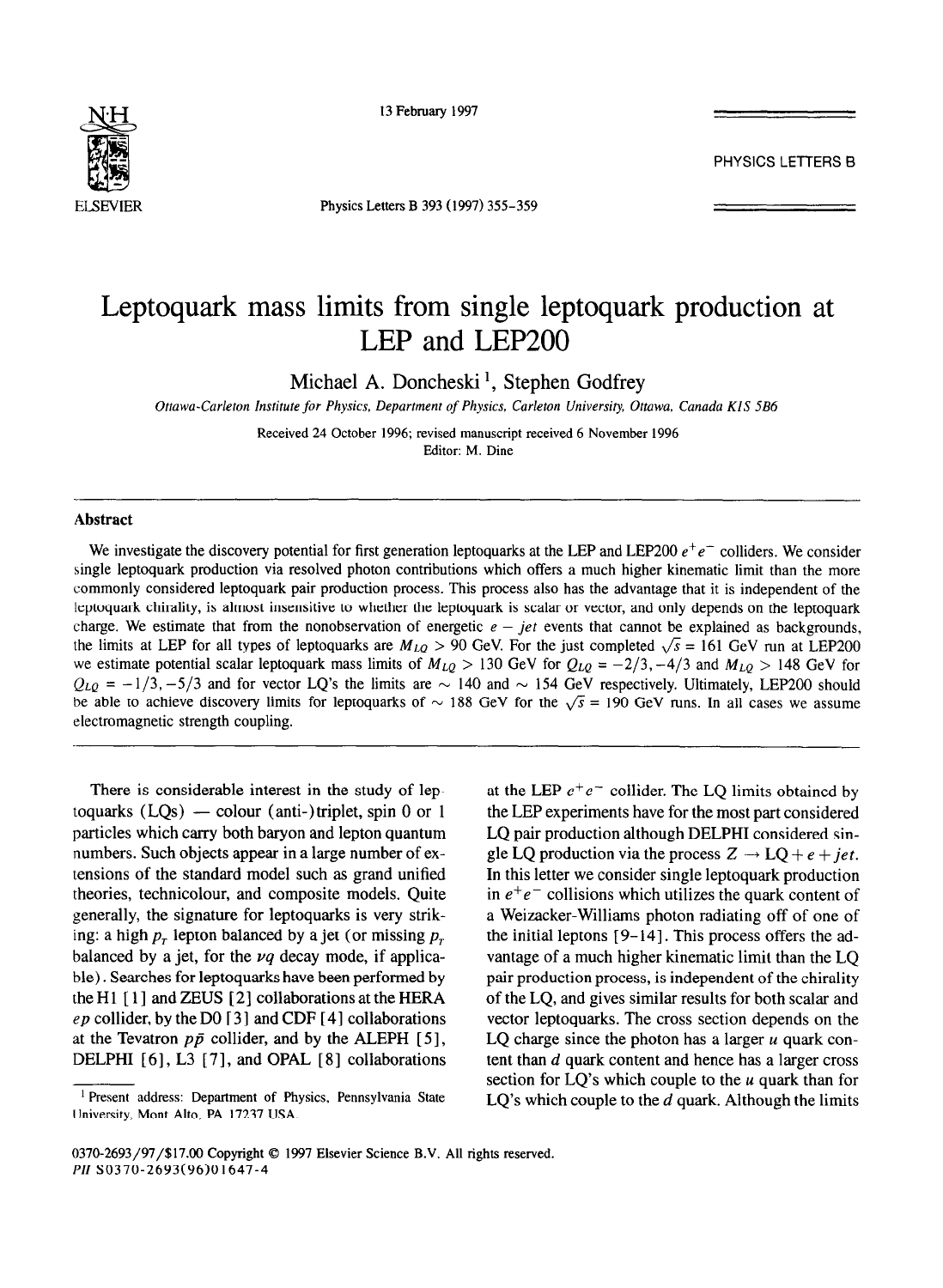

Fig. I. The resolved photon contribution for leptoquark production in  $e\gamma$  collisions.

we obtain for searches at LEP200 are slightly lower than direct limits that can be obtained at HERA it is still useful to confirm the HERA limits elsewhere.

The most general  $SU(3) \times SU(2) \times U(1)$  invariant scalar leptoquarks satisfying baryon and lepton number conservation have been written down Buchmüller et al. [ 151. However, only those leptoquarks which couple to electrons can be produced in  $e\gamma$  collisions and for real leptoquark production the chirality of the coupling is irrelevant. For this case the number of leptoquarks reduces to four which can be distinguished by their electromagnetic charge;  $Q_{\text{em}} = -1/3, -2/3$ ,  $-4/3$ , and  $-5/3$ . In our calculations we will follow the convention adopted in the literature [12] where the leptoquark couplings are replaced by a generic Yukawa coupling g which is scaled to electromagnetic strength  $g^2/4\pi = \kappa \alpha_{\rm em}$  and allow  $\kappa$  to vary.

The process we are considering is shown if Fig. 1. The parton level cross section is trivial, given by:

$$
\sigma(\hat{s}) = \frac{\pi^2 \kappa \alpha_{em}}{M_s} \delta(M_s - \sqrt{\hat{s}}). \tag{1}
$$

Convoluting the parton level cross section with the quark distribution in the photon one obtains the expression

$$
\sigma(s) = \int f_{q/\gamma}(z, M_s^2) \hat{\sigma}(\hat{s}) dz
$$

$$
= f_{q/\gamma}(M_s^2/s, M_s^2) \frac{2\pi^2 \kappa \alpha_{\text{em}}}{s}.
$$
 (2)

We note that the interaction Lagrangian used in Ref. [13] associates a factor  $1/\sqrt{2}$  with the leptoquarklepton-quark coupling. Thus, one should compare our results with  $\kappa$  to those in Ref. [13] with  $2\kappa$ . We give results with  $\kappa$  chosen to be 1.

For  $e^+e^-$  colliders the cross section is obtained by convoluting the expression for the resolved photon contribution to  $e\gamma$  production of leptoquarks, Eq. (2), with the Weizsäcker-Williams effective photon distribution

$$
\sigma(e^+e^- \to XS) = \frac{2\pi^2 \alpha_{\rm em} \kappa}{s}
$$

$$
\times \int_{M_s^2/s}^1 \frac{dx}{x} f_{\gamma/e}(x, \sqrt{s}/2) f_{q/\gamma}(M_s^2/(xs), M_s^2)
$$
(3)

with the Weizsacker-Williams effective photon distribution given by  $[16]$ :

$$
f_{\gamma/e}(x, E) =
$$
  
\n
$$
\frac{\alpha_{\text{em}}}{2\pi} \left\{ \frac{[1 + (1 - x)^2]}{x} \ln \left[ \frac{E^2}{m_e^2} \frac{(1 - 2x + x^2)}{(1 - x + x^2/4)} \right] + x \ln \left( \frac{(2 - x)}{x} \right) + \frac{2(x - 1)}{x} \right\}.
$$
 (4)

There exist several different quark distribution functions in the literature  $[17-21]$ . The different distributions give almost identical results for the  $Q_{LQ} = -1/3, -5/3$  leptoquarks and for the  $Q_{LQ}$  =  $-2/3$ ,  $-4/3$  leptoquarks give LQ cross sections that vary by most a factor of two, depending on the kinematic region. We obtain our results using the GRV distribution functions  $[20]$  which we take to be representative of the quark distributions in the photon.

Before proceeding to our results we consider possible backgrounds [ 221. The leptoquark signal consists of a jet and electron with balanced transverse momentum and possibly activity from the hadronic remnant of the photon. The only serious background is a hard scattering of a quark inside the photon by the incident lepton via t-channel photon exchange;  $eq \rightarrow eq$ . We plot the invariant mass distribution for this background in our plots of the LQ cross sections and find that it is typically smaller than our signal by two orders of magnitude. For the LQ invariant mass distribution we chose a 5 GeV invariant mass bin so that  $d\sigma/dM = \sigma/5$  GeV. Related to this process is the direct production of a quark pair via two photon fusion

$$
e + \gamma \to e + q + \bar{q}.\tag{5}
$$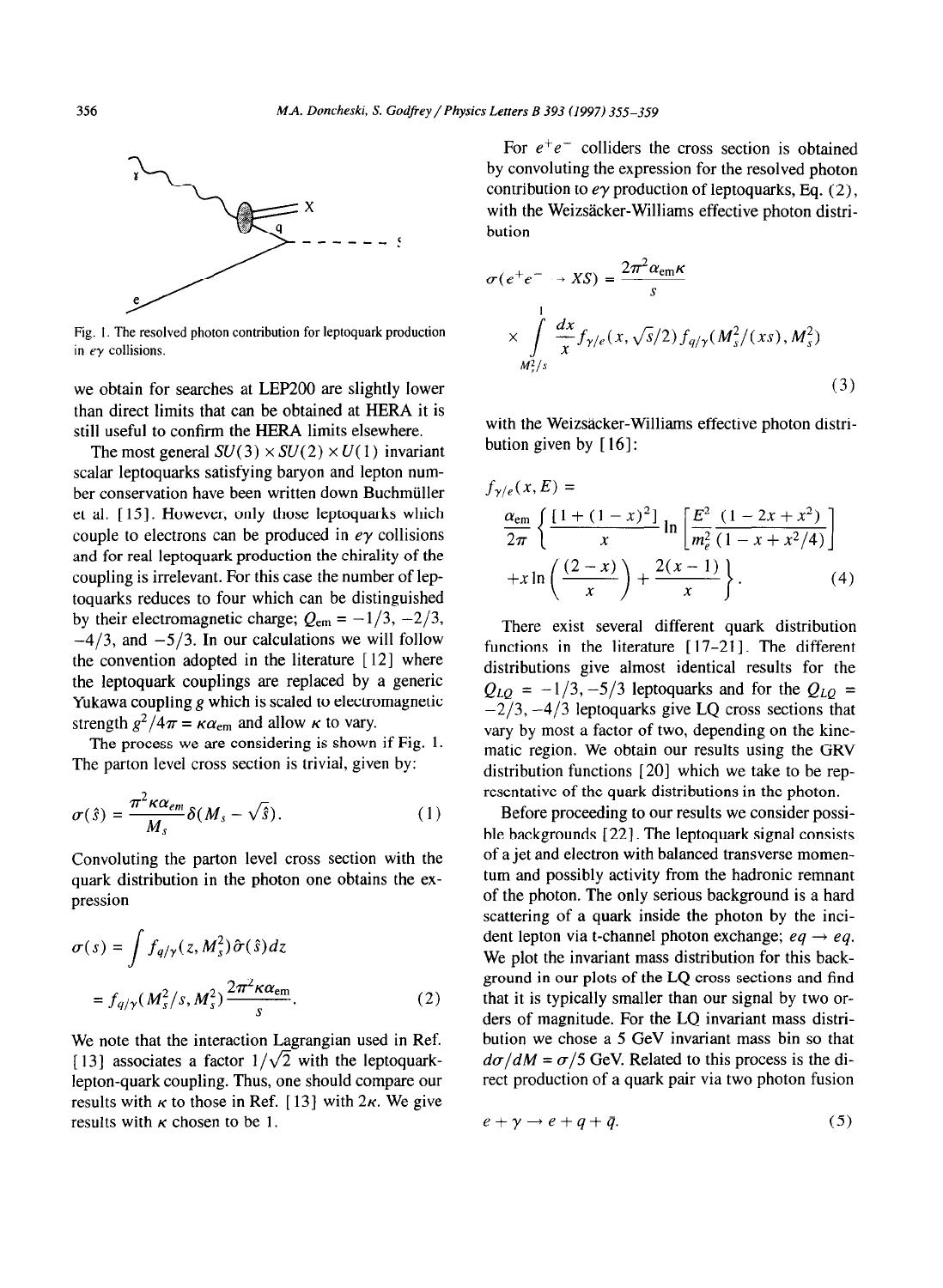

**Fig. 2.** The cross sections for scalar leptoquark production due to resolved photon contributions in  $e^+e^-$  collisions for  $\sqrt{s}$  = 91.17 GeV.  $\kappa$  chosen to be 1 and resolved photon distribution functions of Gliick, Reya and Vogt [20] are used. The dashed line is the  $e[q]_{\gamma} \rightarrow eq$  background. For the LQ invariant mass distribution we use a 5 GeV invariant mass bin so that  $d\sigma/dM = \sigma/5$  GeV.

However, this process is dominated by the collinear divergence which is actually well described by the resolved photon process  $eq \rightarrow eq$  given above. Once this contribution is subtracted away the remainder of the cross section is too small to be a concern [22]. Another possible background consists of  $\tau$ 's pair produced via various mechanisms with one  $\tau$  decaying leptonically and the other decaying hadronically. Because of the neutrinos in the final state it is expected that the electron and jet's  $p_T$  do not in general balance which would distinguish these backgrounds from the signal. However, this background should be checked in a realistic detector Monte Carlo to be sure. The remaining backgrounds originate from heavy quark pair production with one quark decaying semileptonically and only the lepton being observed with the remaining heavy quark not being identified as such. All such backgrounds are significantly smaller than our signal in the kinematic region we are concerned with.

In Fig. 2 we show the cross sections for  $\sqrt{s}$  = 91.17 GeV. In our results we assume  $BR(LQ \rightarrow e +$  $q$ ) = 1. We interpret the non-observation of any  $e$ -jet events that cannot be explained away as a background by any of the LEP experiments, to signify that a LQ does not exist up to the leptoquark mass that would produce at least  $3 e$  – *jet* events with the integrated luminosities of the combined LEP experiments. Assuming  $BR(LQ \rightarrow e \; jet) =1$  this leads to LQ search



Fig. 3. The cross sections for leptoquark production due to resolved photon contributions in  $e^+e^-$  collisions for  $\sqrt{s} = 161$  GeV. See Fig. 2 for details.

limits of  $M_{LQ} > 90$  GeV for all first generation leptoquark types. If instead  $BR(LQ \rightarrow e + q) = 0.5$  and  $BR(LO \rightarrow \nu + q) = 0.5$  the second LO decay mode would have an even more dramatic signature than the one we consider; a high  $p_T$  monojet balanced against a large missing  $p<sub>T</sub>$ . Thus, in this case the sum of the two possible decays would give limits similar to the one given above.

In Fig. 3 we show the cross sections for  $\sqrt{s}$  = 161 GeV, the energy of the most recent LEP200 run. For an integrated luminosity of 10  $pb^{-1}$  per LEP experiment we interpret the non-observation of any  $e$  – *jet* events with the correct topology for the LQ mass that would result in 3 events as scalar LQ search limits of  $M_{LQ} > 130$  GeV for  $Q_{LQ} = -2/3, -4/3$ and  $M_{LQ} > 148$  GeV for  $Q_{LQ} = -1/3, -5/3$  and 140 GeV and 154 GeV respectively for the vector leptoquarks. These limits represent a significant improvement over the LEP limits given above and are quite competive with similar published limits obtained by the Tevatron experiments [ 3,4].

Figs. 4 and 5 give the cross sections for  $\sqrt{s}$  = 175 GeV and  $\sqrt{s}$  = 190 GeV respectively. At present we do not know for certain what the total integrated luminosities will be for each of these energies. We use the currently planned 25 pb<sup>-1</sup> at  $\sqrt{s} = 175$  GeV and 500 pb<sup>-1</sup> at  $\sqrt{s}$  = 190 GeV for each of the LEP experiments. Again, using the criteria that none of the experiments see any  $e - jet$  events that could otherwise be explained, we obtain search limits up to  $\sim$ 170 GeV for  $\sqrt{s}$  = 175 GeV and  $\sim$ 188 GeV for  $\sqrt{s}$  = 190 GeV.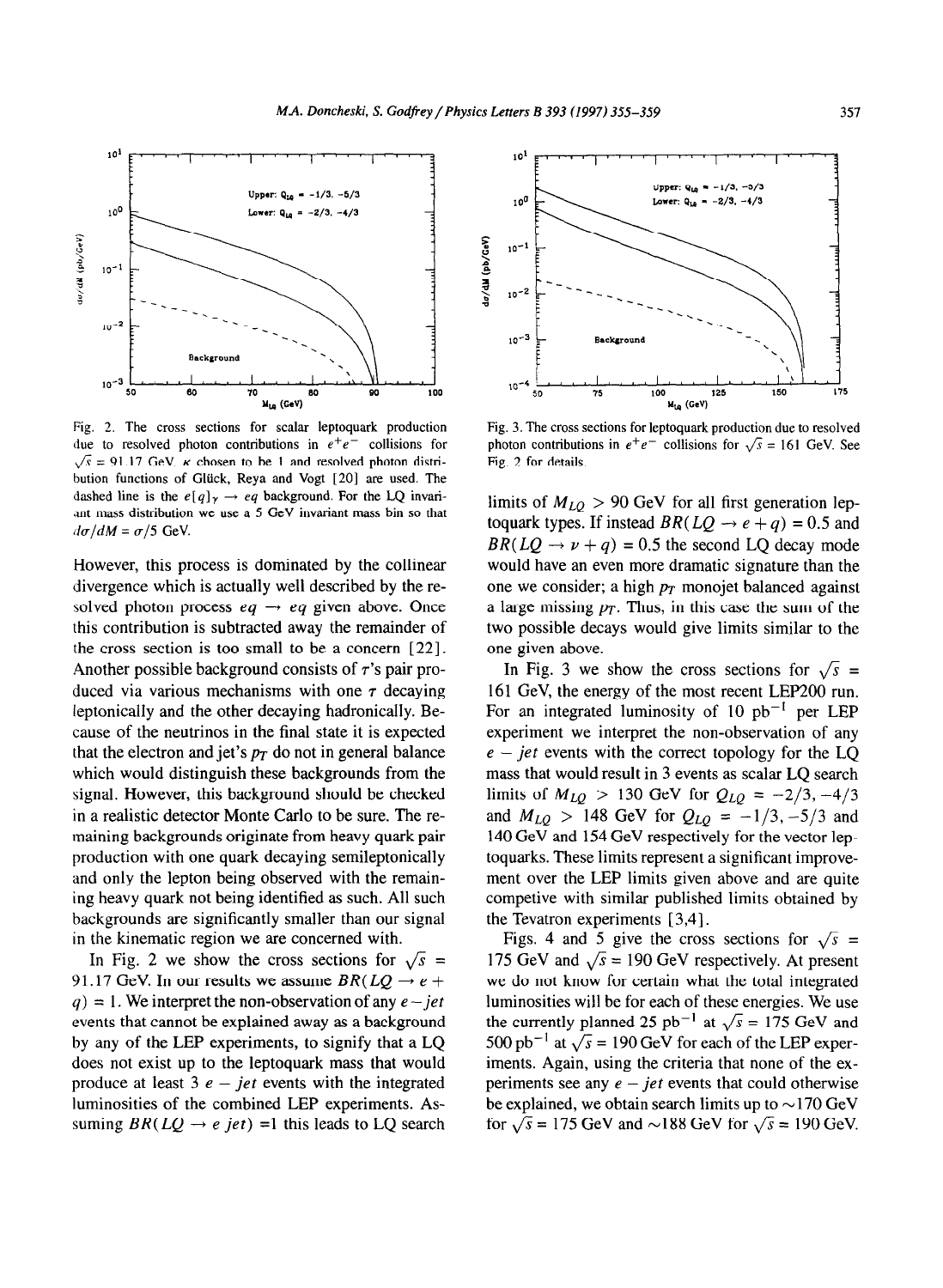Table 1

Mass limits and discovery limits for leptoquarks at LEP and LEPZOO. Our results are based on the non-observation of any leptoquark candidates when 3 are expected for the given LQ mass. We take  $\kappa = 1$  and assume  $BR(LQ \rightarrow e + q) = 1$ . Our results are given in GeV

| $\sqrt{s}$<br>(GeV) | ┻<br>$(ph^{-1})$ | Scalar LQ        |                  | Vector LQ        |                  |
|---------------------|------------------|------------------|------------------|------------------|------------------|
|                     |                  | $Q = -2/3 - 4/3$ | $Q = -1/3 - 5/3$ | $Q = -2/3 - 4/3$ | $Q = -1/3 - 5/3$ |
| 91.17               | 720              | 90               | 90               | 90               | 91               |
| 161                 | 40               | 130              | 148              | 140              | 154              |
| 175                 | 100              | 154              | 167              | 162              | 170              |
| 190                 | 2000             | 187              | 188              | 188              | 189              |



Fig, 4. The cross sections for leptoquark production due to resolved photon contributions in  $e^+e^-$  collisions for  $\sqrt{s}$  = 175 GeV. See Fig. 2 for details.



Fig. 5. The cross sections for leptoquark production due to resolved photon contributions in  $e^+e^-$  collisions for  $\sqrt{s} = 190$  GeV. See Fig. 2 for details.

The search limits for the different charge and spin assumptions are summarized in Table 1.

In this letter we have used the resolved photon con-

tributions to single leptoquark production to estimate potential limits on leptoquark masses. This production mechanism has the advantage that it can produce both scalar and vector leptoquarks with roughly the same cross section and of being insensitive to the chiral properties of the leptoquarks. It's only dependence on LQ properties is on the LQ charge because the the photon has a larger  $u$ -quark than  $d$ -quark content. The potential limits we obtain from the non-observation of LQ's at  $\sqrt{s}$  = 161 GeV are competative with published limits of the Tevatron collaborations. In general, the limits obtainable at LEP200 will be slightly lower than direct limits that can be obtained at HERA [ 1,2]. Nevertheless, limits obtained in searches at LEP200 should complement those obtained at HERA and the Tevatron for two reasons: First, LQ's will have very dramatic and distinct signatures at LEP200 in contrast to the Tevatron and HERA where their presence are determined by statistical enhancements over the SM backgrounds. Second, the limits obtained at LEP200 tend to be less dependent on the properties of the LO's than results obtained at *ep* and hadron colliders. Finally, we remind the reader that our results are of course only theorist's estimates which should be examined more closely and carefully than has been described here. For example, we have not included detector acceptances in our estimates, perhaps over simplistically assuming that the LQ decay products will decay isotropically in the detector resulting in fairly high detection efficiencies. In addition, a detailed detector Monte Carlo of possible backgrounds should be performed. Finally, we point out that these limits are extracted at the kinematic limit where  $x \rightarrow 1$  and the hadronic remnant of the photon has vanishing energy. In this kinematic region the factorization into struck parton and remnant is questionable with the quark dis